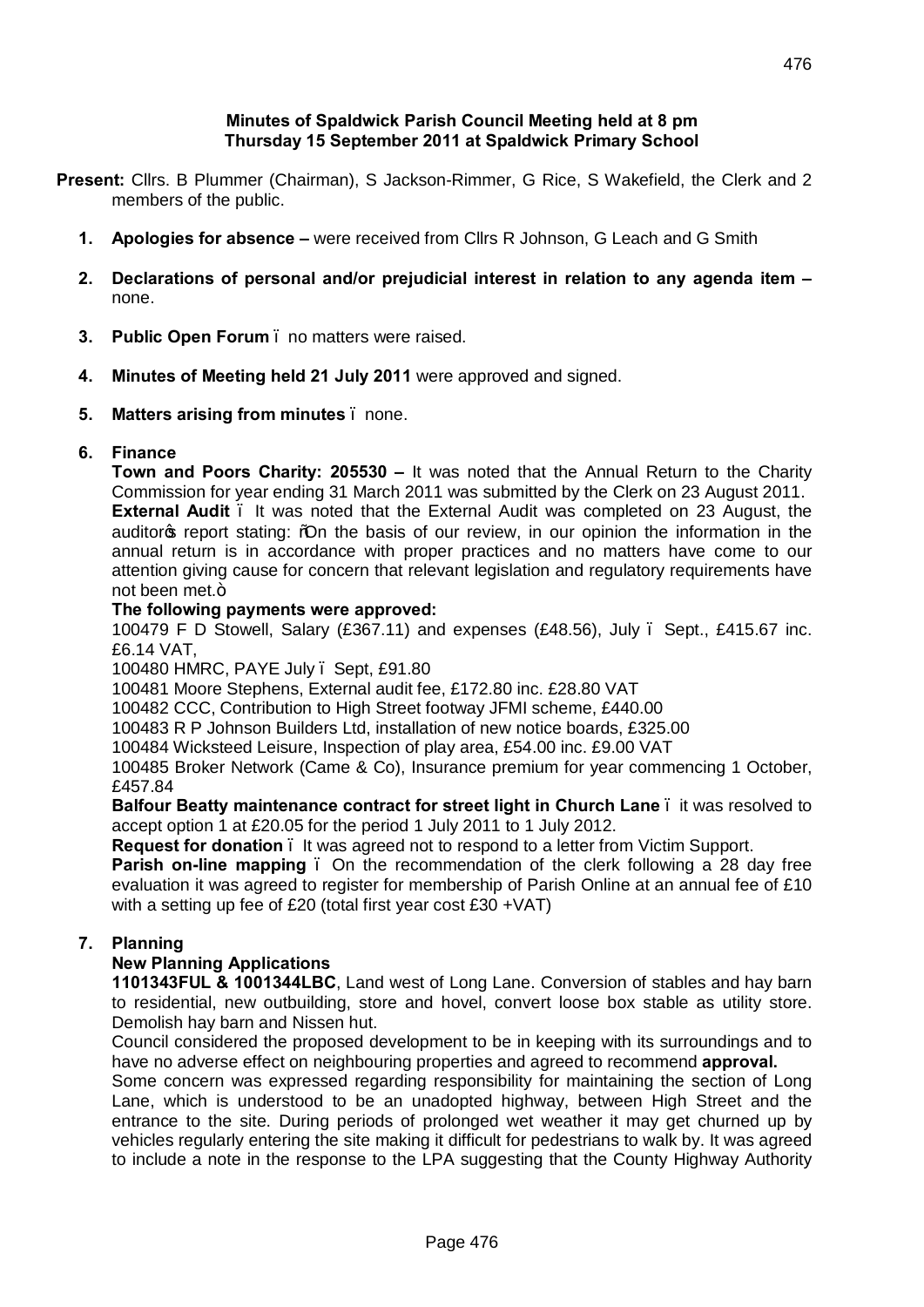be asked to discuss this matter with the owners with a view to having a plan in place to deal with this problem should it arise.

**1101393FUL,** Oakwood, 26 High Street. Construction of entrance canopy to dwelling house. Council had no objection to this application and resolved to recommend **approval.**

**1101444FUL,** Land adjacent 33 Thrapston Road. Erection of 4 dwellings to revised design (retrospective) and erection of double garage plot 3. Construction of road side parking layby plot 4 (part retrospective) garden shed and air source heat pump plot 4, and placing of central heating oil tanks on plots 1,2 and 3.

The design changes having some impact on the adjacent properties and the surrounding area were identified by the Council and commented upon as follows:

1. Change of garage serving plots 3 & 4 to a double garage serving plot 3. The increase of 2m in length is acceptable. Although the distance between the garage and the boundary of 1 Pound Close has been reduced from 8m to 2m, the threatened overpowering effect on the neighbours garden has been mitigated satisfactorily by the proposed reduction of 1m in height and the introduction of the hipped roof facing their garden.

2. Road side parking lay-by for plot 4. This is considered satisfactory for the parking of a car, but it is suggested that some measure should be taken to prevent its use by larger commercial vehicles.

3. The addition of a second window in the bedroom of plot 3 which faces east and overlooks the front garden of 33 Thrapston Road is considered acceptable as the degree of overlooking differs very little from that of the first window in that room.

4. The garden shed and air source heat pump on plot 4 have no adverse effect on other properties.

5. Assuming that the oil tanks on plots 1, 2 & 3 are within range of delivery vehicles, their locations are considered acceptable in respect of safety and visual effect.

6. The changes to the design of plot 1 have no adverse impact on neighbouring properties or the surrounding area.

Having taken the above matters into consideration, Council recommended **approval** of this application.

**Proposed Woolley Hill Wind Farm appeal against LPA refusal – It was noted that this will** be dealt with by Public Inquiry and that any further written comments must be submitted by 19 October. It was resolved not to submit any further comments but to write to the Planning Inspectorate asking that full consideration be given to the points raised in the Parish Council<sup>®</sup> original response.

**Local Planning Authority decisions** - none have been reported since the last PC meeting. **Milestone (10 Thrapston, 7 Huntingdon)** – James Simmins advised that the milestone was expected to be installed on the green outside Stanwell House during the week commencing

### **8. Queen Elizabeth's Diamond Jubilee Commemoration June 2012**

5 September, but to date this work is still outstanding.

**Making Spaldwick Bloom** – In the absence of Cllr Leach there was no update. Cllr Rice pointed out that Catworth is using half barrels for some of its displays.

**Other commemorative possibilities** – to note progress on the following projects:

A parish booklet with input from all sections of the village with current and historic features:

On reading that this proposal had been dropped due to lack of expertise, Stuart Dixon has offered to help with its publication if it is decided to proceed. The Clerk will discuss with him what might be possible.

4. Benches on Beltongs Hill and above Upthorpe Lodge . no response yet to request in September Spaldwick News for suggested locations.

5. Definition of a Village Walk with plaques at various sites illustrating village history – John Saynor is working on this.

6. Planting trees in bulk or individually the Clerk pointed out that HDC of Parish Planting Scheme is still operating, final orders being required by 11 November. A note is to be put in Spaldwick News asking for suggested planting locations.